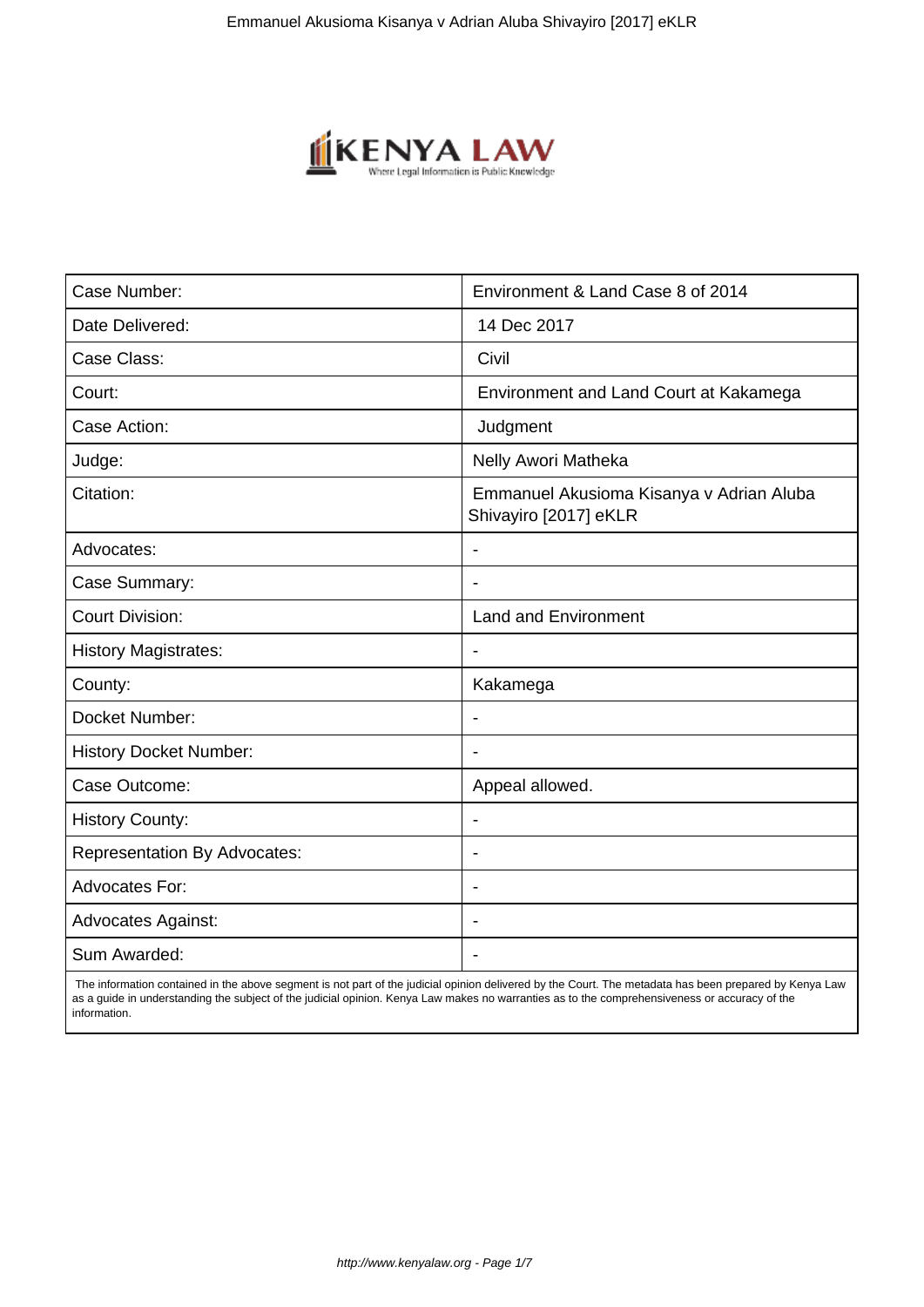## **REPUBLIC OF KENYA**

#### **IN THE ENVIRONMENT AND LAND COURT AT KAKAMEGA**

### **ELC APPEAL CASE NO. 8 OF 2014**

#### **EMMANUEL AKUSIOMA KISANYA ::::::::::::::::::::::::::: APPELLANT**

#### **VERSUS**

#### **ADRIAN ALUBA SHIVAYIRO ::::::::::::::::::::::::::::::::: RESPONDENT**

#### **JUDGEMENT**

The appellant being aggrieved and dissatisfied with the verdict and or orders of Western Provincial Land disputes Appeal Tribunal Committee delivered on the  $27<sup>th</sup>$  May, 2010 prefers this appeal and puts forth the following grounds:-

1. THAT the Provincial Land Disputes Appeals Tribunal erred in law and facts by miscomprehending the matter and issues before it thereby condemning the appellant.

2. THAT the Provincial Land Disputes Appeals Tribunal erred in law and facts in upholding the Ikolomani land Dispute Tribunal ruling which had no jurisdiction to hear and determine the matter.

- The respondent's claim was time barred.

- The respondents lack the locus standi.

3. THAT the provincial land disputes appeal tribunal erred in law on dismissing the appellants appeal.

4. THAT the provincial land disputes appeal tribunal erred in law by not considering that the appellant was ready to attend court at any given time and date hence the proceedings and the verdict was done exparte and could have been fair when both parties concerned are heard and a fair verdict given.

5. THAT the appellant is ready to pay the outstanding balance of Ksh. 4,200/= to the respondent.

6. THAT the Provincial Land Disputes Appeal Tribunal failed to analyse the issue before it wholly and or properly or at all and its decision was evidently predetermined biased and was unlawful.

The appellant prays for judgment against the respondent for:-

(a) That the appellant appeal be allowed.

(b) That the verdict and or decision of the Provincial Land Dispute Appeals Tribunal and the Ikolomani Land Disputes Tribunal be quashed, set aside and or vacated.

The appellant submitted that, the respondent herein filed a claim at the Ikolomani Land Disputes Tribunal claiming L.R. IDAKHO/LUKOSE/632 from the appellant herein and the verdict made on 4<sup>th</sup> October 2017 was as follows:-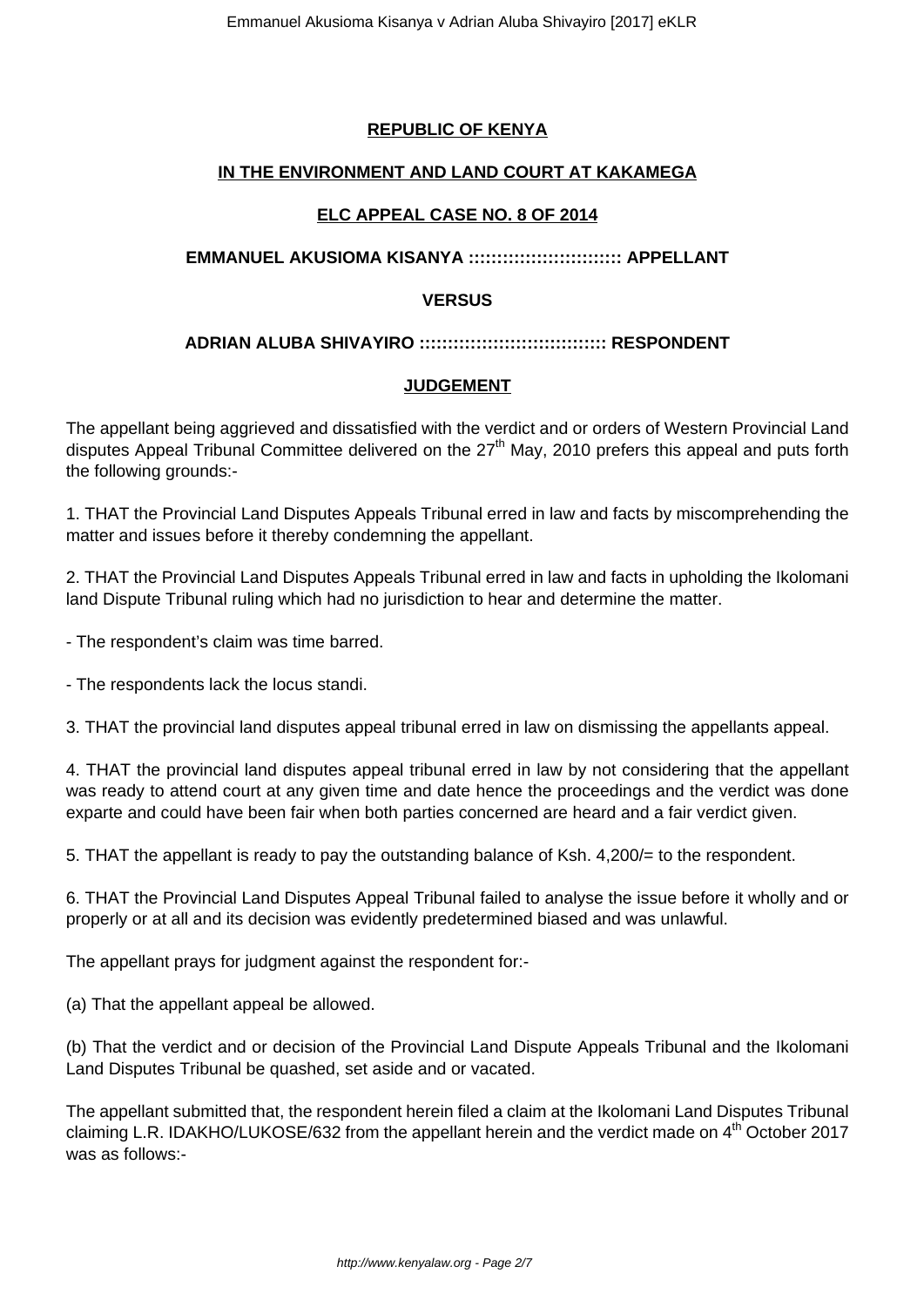1. The objectors either pay the current price of 0.5 Ha to Mr. Aluba and transfer done accordingly or else vacate the land.

2. All costs be met by the objectors for inconveniencing the claimant.

3. The dissatisfied party to appeal within 30 days from the verdict was read  $(4<sup>th</sup> October, 2007.)$ 

The appellant was dissatisfied with the said verdict and lodged an appeal at the Western Land Disputes Appeals Tribunal No. 4 of 2008 and his appeal was dismissed and the verdict of the Ikolomani Land Disputes Tribunal upheld but specifically the following orders were made on 27<sup>th</sup> May 2010.

1. The appeal is dismissed with costs at the court rate on production of receipts for travelling and subsistence.

2. The Ikolomani Land Disputes Tribunal court ruling stands as ordered THAT;-

(a) The appellants to pay either the current price of the Land of 0.5 Ha to Adrian Aluba for him to transfer the land accordingly or vacate the land.

- (b) Appellants to pay costs for inconvenience to Adrian Aluba.
- (c) The dissatisfied party to appeal within 30 days from the verdict date of reading.
- 3. The parties to keep peace.

The appellant was also aggrieved by that decision/verdict of the Western Land Disputes Appeals Tribunal prompting him to lodge this appeal pursuant to section 8 (9) of the Land Disputes Tribunal Act No. 18 of 1990 (now repealed) on points of law that; both the Ikolomani Land Disputes Tribunal and the Western Land Disputes Appeals Tribunal acted ultra vires in making the above mentioned decisions as they lacked jurisdiction to do so. The jurisdiction of a Land Disputes Tribunal is clearly set under section 3 (1) of the Land Disputes Tribunal Act No. 18 of 1990 which limits the tribunals jurisdiction to determining disputes relating to:-

a. The division of or the determination of boundaries to land including land held in common;

- b. A claim to occupy or work land; or
- c. Trespass to land.

The dispute herein did not fall within any of the above stated categories to be determined by the Ikolomani Land Disputes Tribunal and the Western Land disputes Appeals Tribunal as the dispute therein is founded on a contract allegedly made on 23<sup>rd</sup> April 1983 between the appellant's late father and the respondent herein. Contractual matters and disputes are governed by the Law of Contract Act and relevant written laws and are also subject to the provision of the Limitation of Actions Act Cap 22 Laws of Kenya. Contractual disputes cannot therefore be heard and determined before the said tribunals as their jurisdiction is only limited to matters relating to customary laws as provided for under section 8 (7) which states:-

"The Tribunal shall adjudicate upon the claim and reach a decision in accordance with recognized customary law ............................"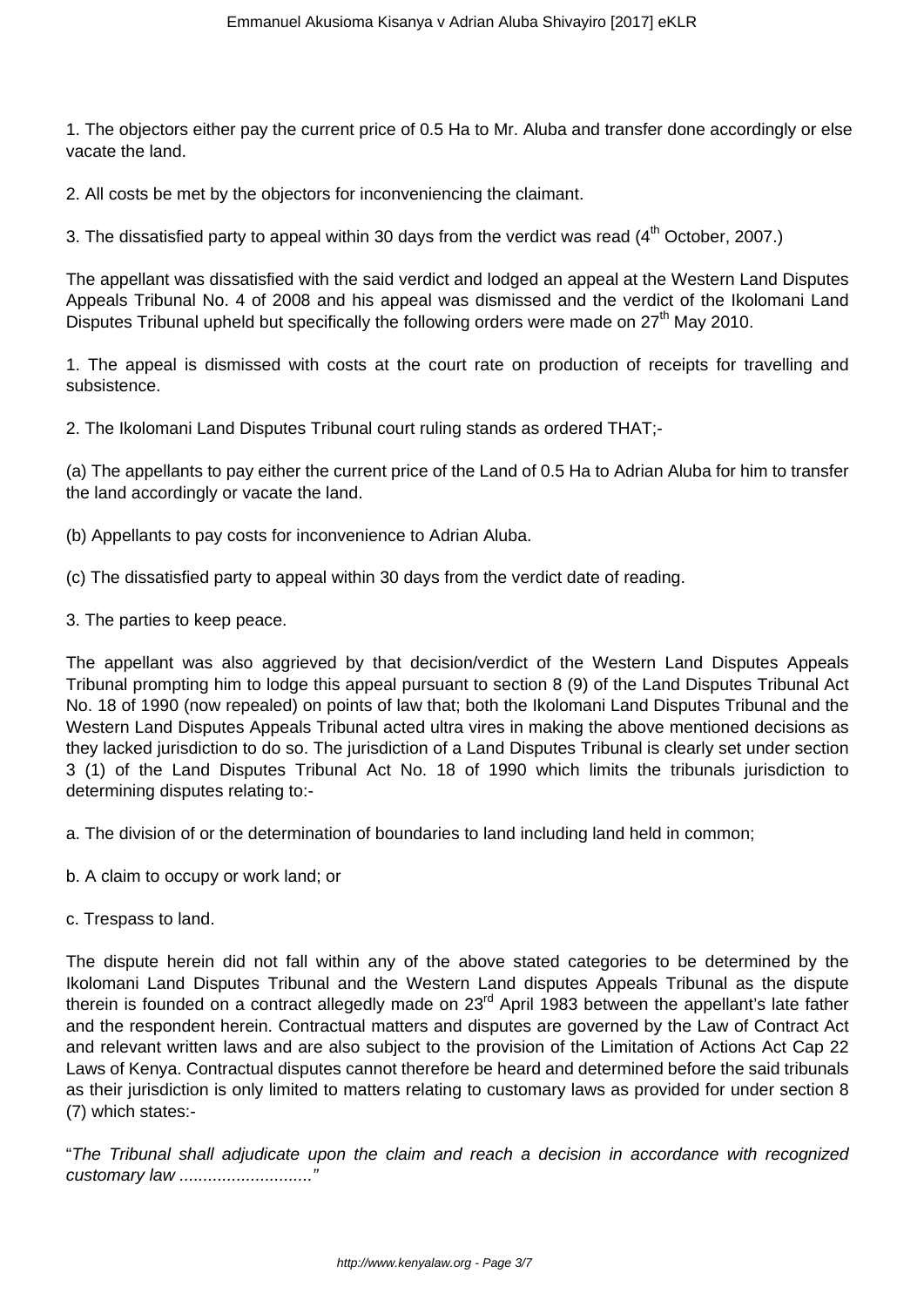The Ikolomani Land Disputes Tribunal therefore had no jurisdiction to make an order of specific performance to enforce a contract by ordering the appellant to pay the current price of 0.5 Ha to Mr. Aluba and transfer accordingly. The said tribunal also lacked jurisdiction to issue an order of eviction and or vacation from the suit land herein L.R. IDAKHO/LUKOSE/632 as such orders could only be made by a court of law pursuant to the provisions of the Registered Land Act Cap 300 Laws of Kenya and Registration of Titles Act and/or the Environment and Land Court.

The dispute before the tribunal was founded on a contract between the appellant's late father a one Isaiah Mwole Kisanya and the respondent herein made on 23rd April 1983. The appellant was not a party to that agreement. The appellant's late father died on  $4<sup>th</sup>$  February 1994 and yet the case before the Ikolomani Land Disputes Tribunal was registered in Ikolomani on 22<sup>nd</sup> February 2007 against the appellant herein who was and is still not the legal representative of the said deceased Isaiah Mwole Kisanya. The appellant thus lacked locus standi to be sued before the said tribunal. The appellant still lacks the locus standi to be sued as no succession proceedings in respect of his late father have ever been commenced. The Western Land Disputes Appeals Committee thus erred in upholding the Ikolomani Land Disputes Tribunal's verdict which was null and void in view of the foregoing. In a nutshell they urge that this honourable court makes the following orders:-

a. THAT the Ikolomani Land disputes Tribunal lacked jurisdiction to adjudicate on the dispute before it founded on a contract made on 23<sup>rd</sup> April 1983.

b. THAT the Ikolomani Land Disputes Tribunal lacked jurisdiction to make the verdict of 4<sup>th</sup> October 2007 thus its decision was ultra vires hence null and void.

c. THAT the Western Land Disputes Appeals Committee lacked jurisdiction to uphold the null and void decision of the Ikolomani Land Disputes Tribunal hence its verdict made on  $27<sup>th</sup>$  May 2010 which was null and void.

d. THAT the appellant herein lacked the requisite locus standi to be sued thus both the proceedings before the Ikolomani Land Disputes Tribunal and the Western Land disputes Appeals Committee were and are null and void.

The respondent submitted that justice delayed is justice denied. The present appeal by the appellant is a mere delay tactic to shun the ends of justice being met timeously. The respondent herein acquired the land in question by way of voluntary transfer in form of a gift from his late uncle Joseph Mmanyisi. Thereafter he sold the same land to the appellant's father Isaiah Mwole Kisanya for a consideration of Ksh. 11,500/= on 23<sup>rd</sup> April 1983, to which only Ksh. 7,300/= was paid hence leaving a balance of Ksh. 4,200/= which has never been paid to date.

The respondent therefore after all reasonable efforts to settle the matter with the appellant and the deceased's family having been in vain sought redress from the Ikolomani Land Disputes Tribunal for an award of repossessing and occupying the land in question or be paid a sum of Ksh. 152,700/= being the current price of 0.5 Ha at the time the matter was first instituted in the District Tribunal. The tribunal's verdict was that the objectors either pay the current price of 0.5 Ha to Adrian Aluba or else vacate the land. It is this decision that precipitated the appeal to the Provincial Land Dispute Appeals Tribunal and subsequently the present appeal to this court by the appellant.

On 3<sup>rd</sup> March 2016 when the matter was coming up for hearing, the key issue before Justice Mukunya framed for determination was whether both the District and the Provincial Lands Disputes Tribunals had jurisdiction to deal with the matter. Notwithstanding the above stated issue for determination as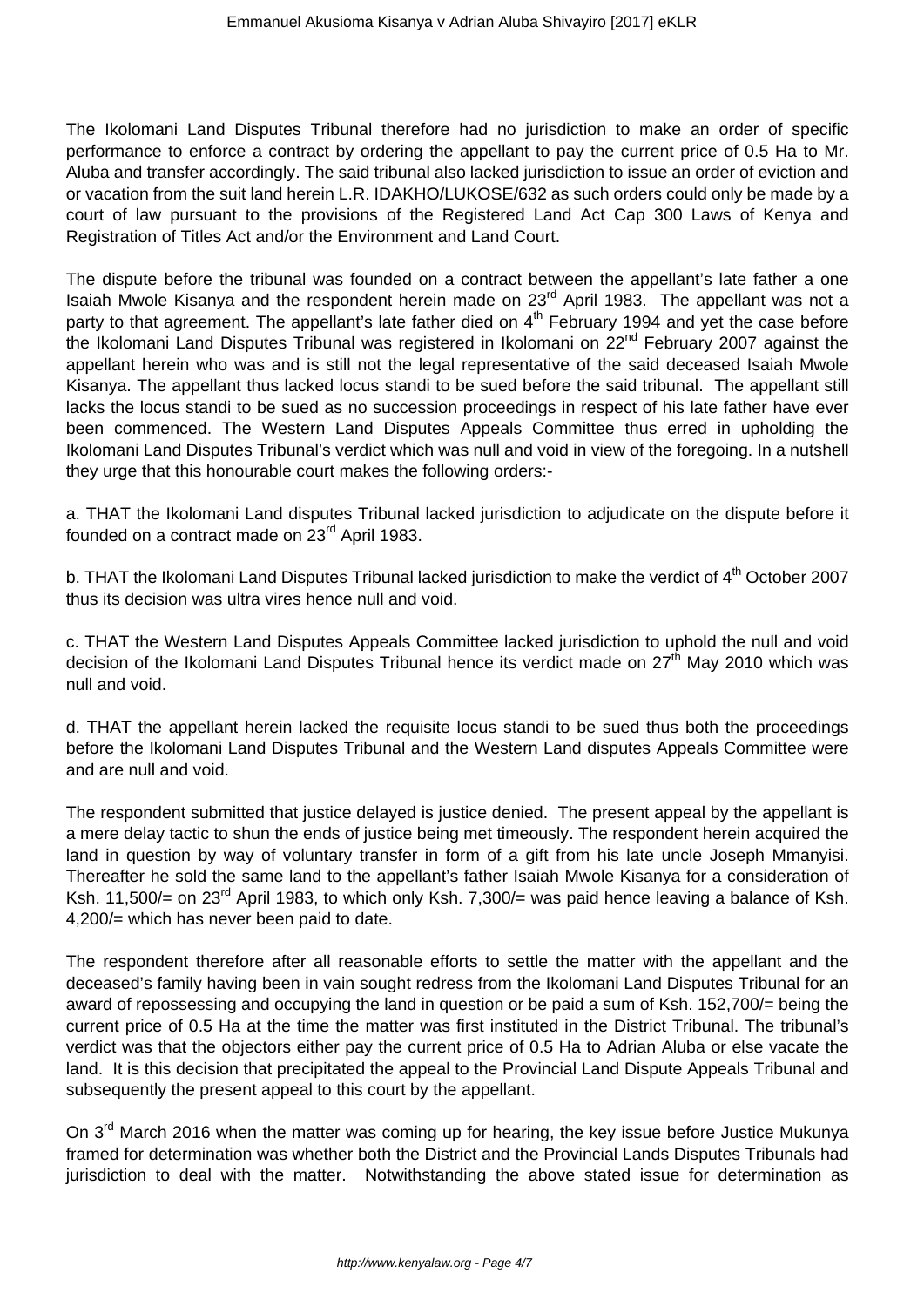preferred by the court, the appeal herein is defective, a total contravention of law and which stands to be struck out in the first instance as it was brought out of time limitation stipulated by law. The Land Disputes Tribunal Act which was the law applicable at the time when the Provincial Appeals Tribunal rendered its decision was in clear terms and specifically section 8 (9) which stated as follows:-

"Either party to the appeal may appeal from the decision of the Appeals Committee to the High Court on a point of law within sixty days from the date of the decision complained of."

Therefore, the appellant was required by law to lodge his appeal to this court within 60 days but the decision of the Provincial Appeals Tribunal having been rendered on  $27<sup>th</sup>$  May, 2010, it is until the 18<sup>th</sup> March, 2011 when they lodged their appeal which accents to almost a year. The appeal herein is therefore one which stands for dismissal and or being struck out having been brought outside the limitation of time prescribed by the law. Without prejudice to the foregoing the respondent further submitted as follows:-

Whereas the appellant will give a narrow meaning in interpreting the provisions of section 3 (1) of the now repealed Land Disputes Tribunal Act No. 18 of 1990, it is their submission that this matter was a proper one for the District Land Disputes Tribunal to adjudicate upon and subsequently the Provincial Land Disputes Appeals Tribunal. Section 3 (1) of the said act donates jurisdiction to the tribunal in all cases of a civil nature involving disputes as to:

a. The division of or the determination of boundaries to land including land held in common.

- b. A claim to occupy or work land.
- c. Trespass of land.

They submitted that the case presented before the Ikolomani District Land Disputes Tribunal falls under the category in subsection (1) b of section 3 above. In its wider interpretation, a claim to occupy as provided will include occupation by repossession as prayed under the instant case or occupation through any other means. Therefore it's clear that the respondent's claim to repossess the land will result in occupation as provided under section 3(1) (b) of the Act hence the tribunals had the jurisdiction. Whereas also the appellant may want to hide behind the fact that this is a contract entered into 24 years down the line hence statute barred, the law is crystal clear that a cause of action only arises when breach of the contract is deemed to have happened.

In the instant matter, the contract only provided for the upfront payment of Ksh. 7,300/= and the balance of Ksh. 4,200/= to be paid later hence rendering it impossible to ascertain as to when exactly breach occurred. Therefore, common law provides that in such cases, the payment should be within reasonable time not necessitated by unreasonable delay. From the respondent's evidence at the District Tribunal, it is evident that he has been patiently following this debt owed to him by the Isaiah's (deceased) family since 1983 but all in vain and that even at the burial of the appellant's father, he reminded them of this debt but they put him off. They submitted that this appeal should be dismissed having been instituted more than 60 days as required by the said act for an appeal. They further submit that the appellant, both at the District Tribunal and the Provincial Tribunal, deliberately absconded two bonds for them to appear for the hearing. At the District Tribunal, they only appeared on the last day for the verdict. At the Provincial Appeal Tribunal having deliberately absconded two bonds to appear for hearing of this appeal case on 29<sup>th</sup> April 2010 and 13<sup>th</sup> May 2010 which were served with the court summons through a High Court process server Ms. Enos Shihemi, it is when the appeal tribunal granted exparte hearing on  $27<sup>th</sup>$ May 2010 and thus the appellant cannot claim that he was not given an opportunity to be heard.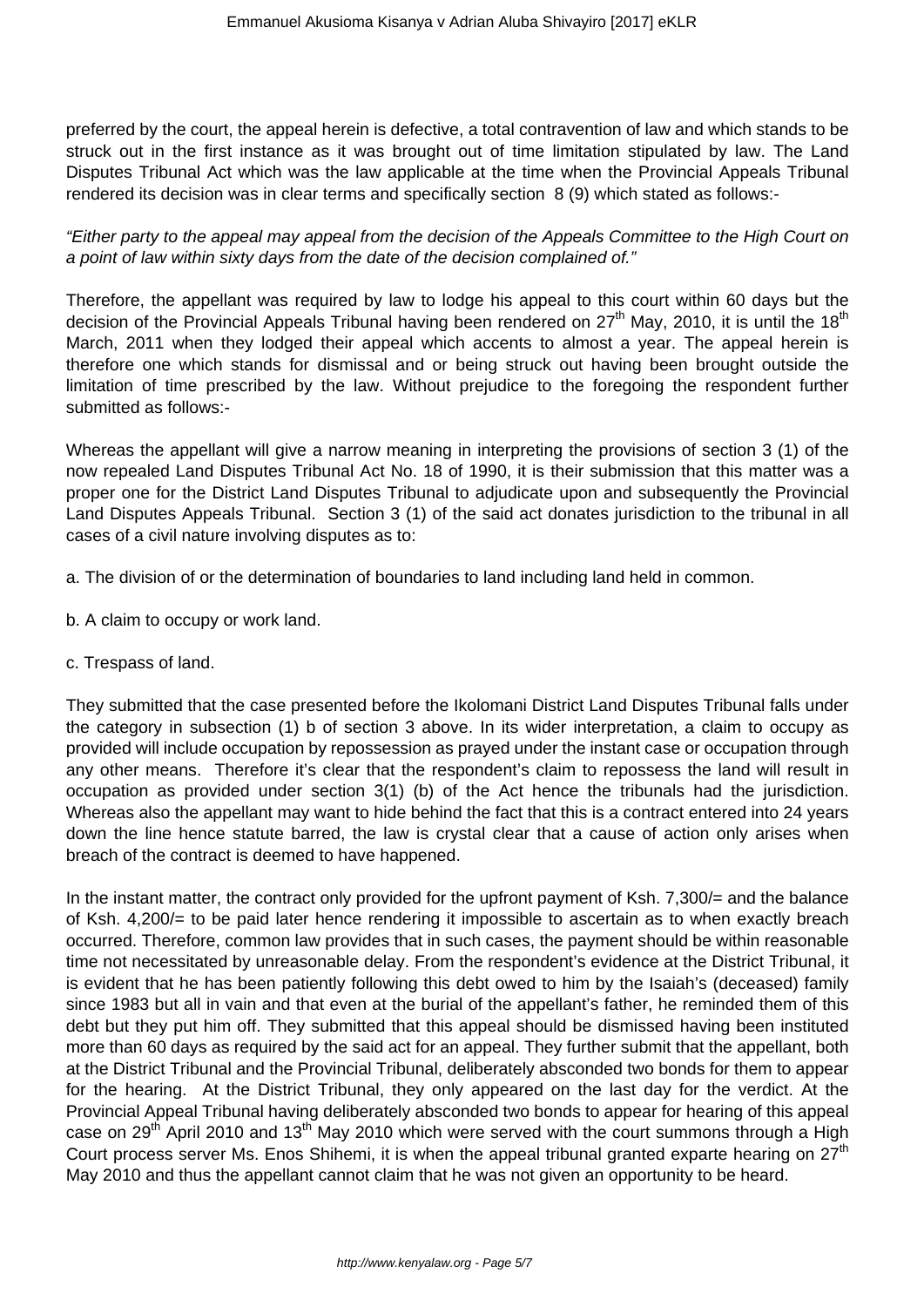Otherwise, the respondent appeared before the tribunal and presented his case and evidence to the satisfaction of the arbiters hence resulting in the award given by the District Tribunal which was also adopted by the Provincial Appeals Tribunal. It is the respondent's submission that the appellant's appeal has no basis, it is an abuse of the court process and a waste of time as a delay tactic. They therefore pray that the appellant's appeal be dismissed with costs both in this appeal and those in the tribunals to the respondent and the award of Ikolomani District Tribunal be maintained.

This court has carefully considered both the appellant's and the respondent's submissions herein. The Land Disputes Tribunal Act which was the law applicable at the time when the Provincial Appeals Tribunal rendered its decision was in clear terms and specifically section 8 (9) which stated as follows:-

"Either party to the appeal may appeal from the decision of the Appeals Committee to the High Court on a point of law within sixty days from the date of the decision complained of."

It is true that, the appellant was required by law to lodge their appeal to this court within 60 days but the decision of the Provincial Appeals Tribunal having been rendered on  $27<sup>th</sup>$  May, 2010 it was until the 18<sup>th</sup> March, 2011 when they lodged their appeal which accents to almost a year. Be that as it may, in exercising the court's discretion to allow this appeal the court is guided by Article 159 (2) which states that in exercising judicial authority, the courts and tribunals shall be guided by the following principles –

(a) Justice shall be done to all, irrespective of status;

(b) Justice shall not be delayed;

(c) Alternative forms of dispute resolution including reconciliation, mediation, arbitration and traditional dispute resolution mechanisms shall be promoted, subject to clause (3);

(d) Justice shall be administered without undue regard to procedural technicalities; and

(e) The purpose and principles of this Constitution shall be protected and promoted.

In the interest of justice this court shall proceed to determine this appeal. Section 3 (1) of the Land Disputes Tribunal Act No. 18 of 1990, states that subject to this act, all cases of a civil nature involving a dispute as to:

a. The division of or the determination of boundaries to land including land held in common.

- b. A claim to occupy or work land.
- c. Trespass of land.

Shall be heard and determined by a tribunal established under section 4.

The issues in this case are that, the respondent herein acquired the land in question by way of voluntary transfer in form of a gift from his late uncle Joseph Mmanyisi. Thereafter he sold the same land to the appellant's father Isaiah Mwole Kisanya for a consideration of Ksh. 11,500/= on 23<sup>rd</sup> April 1983, to which only Ksh. 7,300/= was paid hence leaving a balance of Ksh. 4,200/= which has never been paid to date. The respondent submitted that, after all reasonable efforts to settle the matter with the appellant and the deceased's family having been in vain he sought redress from the Ikolomani Land Disputes Tribunal for an award of repossessing and occupy the land in question or be paid a sum of Ksh. 152,700/= being the